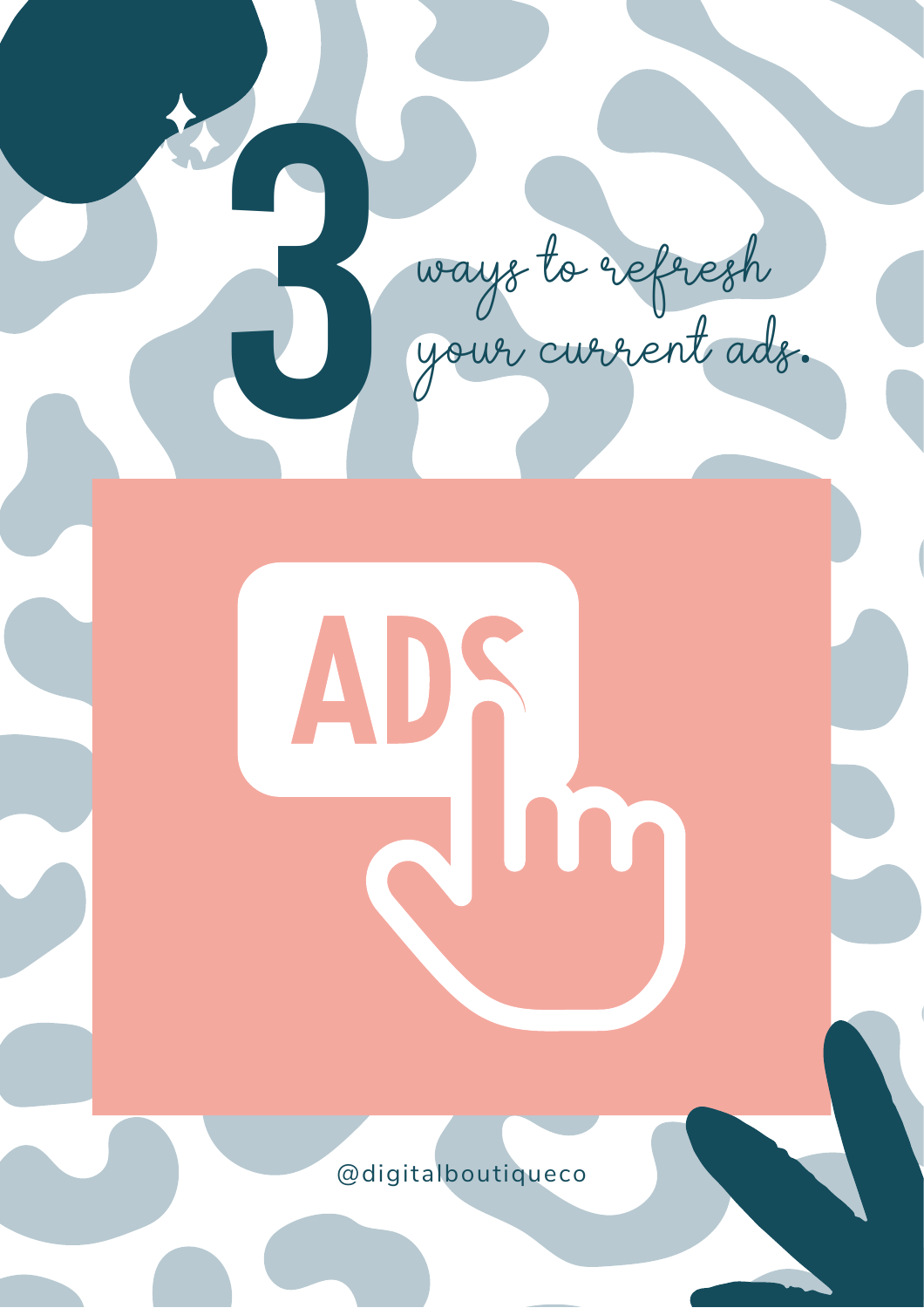

HERE'S OUR REC -- ARE YOU RECEIVING COMMENTS SAYING "I CAN'T FIND THIS TOP", "WHERE IS THIS TOP", ETC - THEN IT'S TIME TO CHANGE THE image. However, if you aren't receiving those and just feel like IT'S TIME TO CHANGE THE IMAGE, THE IMAGE CHANGE ISN'T NECESSARILY NEEDED. FOLLOW THESE STEPS TO AVOID KICKING YOUR AD BACK INTO THE LEARNING PHASE!

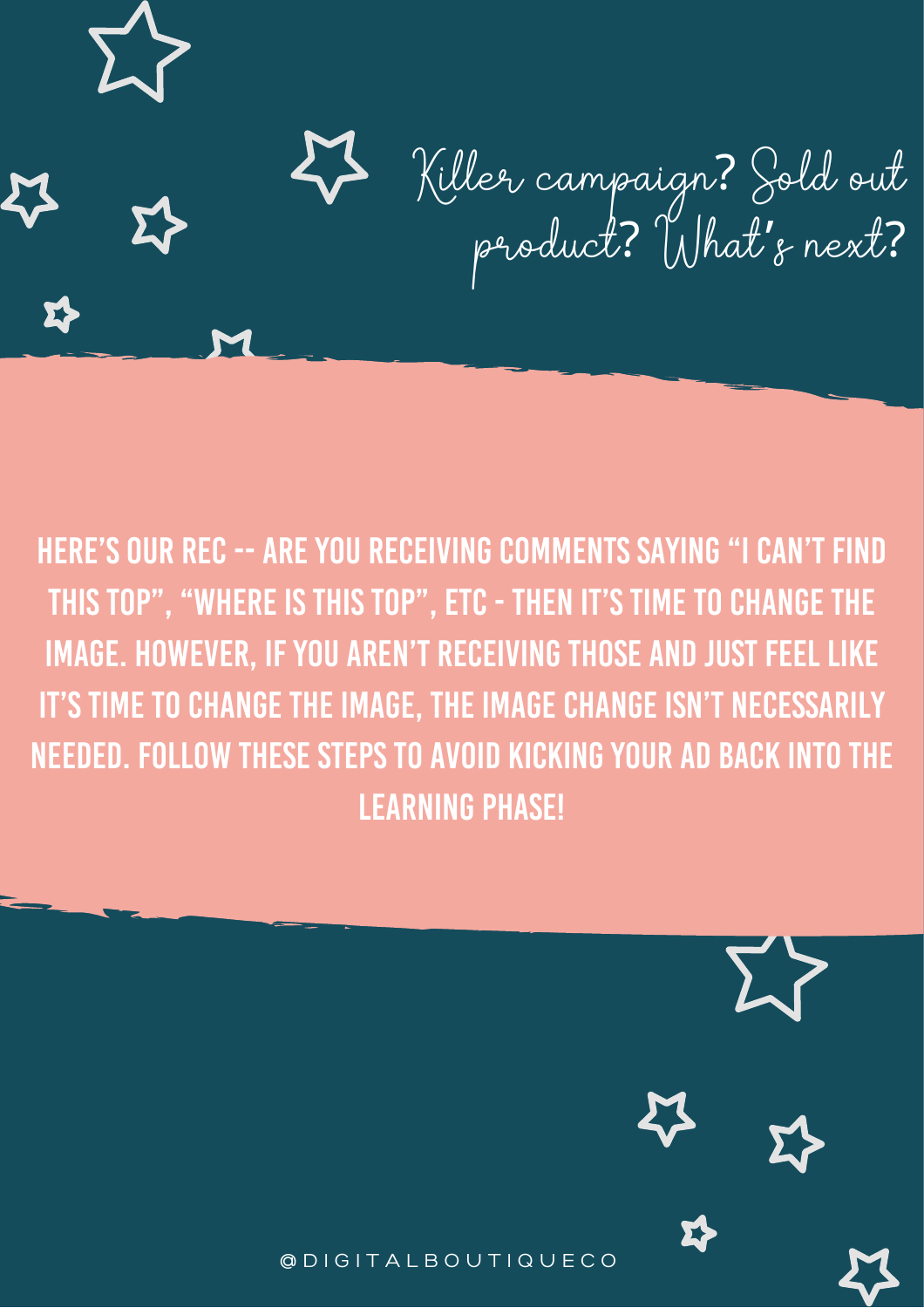If you are receiving those comments, or if there has been a seasonal change:

Go into the campaign, ad set, and visit the ad that is now outdated. Hover over that ad and select "Duplicate". YOU WILL THEN COME TO A COPY OF THAT AD. YOU CAN THEN CHANGE THE IMAGE AND publish as a new ad.

I would recommend changing the name or adding a 1 behind it, so that you can keep up with the dupes.